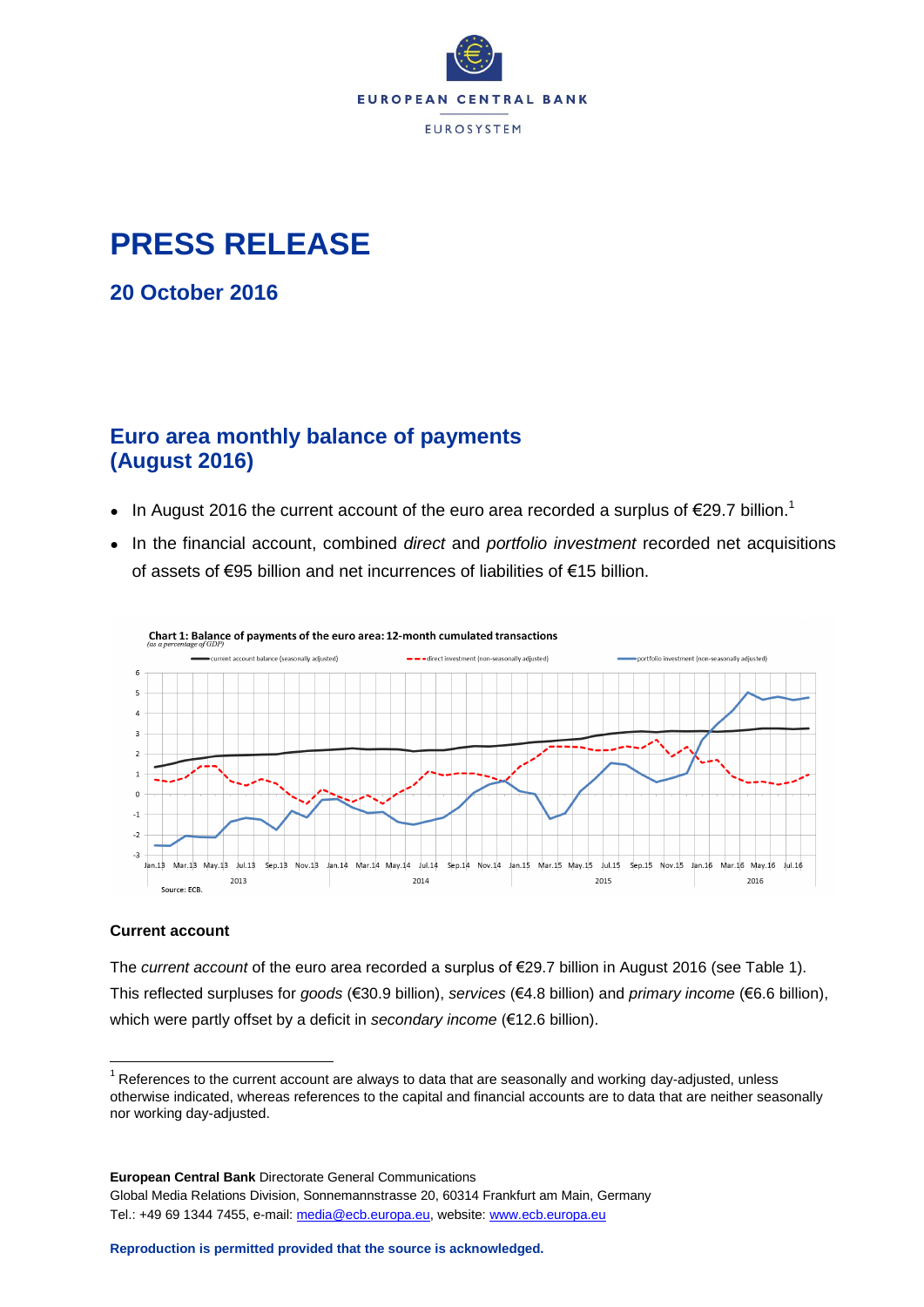The 12-month cumulated current account for the period ending in August 2016 recorded a surplus of €350.0 billion (3.3% of euro area GDP), compared with one of €317.0 billion (3.1% of euro area GDP) for the 12 months to August 2015 (see Table 1 and Chart 1). This development was mostly due to an increase in the surplus for *goods* (from €327.7 billion to €372.7 billion), as well as a decrease in the deficit for *secondary income* (from €134.4 billion to €123.6 billion). These were partly offset by decreases in the surpluses for *services* (from €65.4 billion to €56.5 billion) and *primary income* (from €58.3 billion to €44.4 billion).

#### **Financial account**

In August 2016 *combined direct and portfolio investment* recorded net acquisitions of assets of €95 billion and net incurrences of liabilities of €15 billion (see Table 2).

Euro area residents recorded net acquisitions of €56 billion of *direct investment* assets as a result of net acquisitions of *equity* (€36 billion) and *debt instruments* (€20 billion). *Direct investment* liabilities increased by €10 billion as a result of net acquisitions of *debt instruments* (€15 billion) by non-euro area residents, which were partly offset by net disposals of *equity* (€5 billion).

As regards *portfolio investment* assets, euro area residents made net acquisitions of foreign securities amounting to €39 billion. This resulted from net purchases of *short* and *long-term debt securities* (€5 billion and €28 billion respectively) and *equity* (€6 billion). *Portfolio investment* liabilities recorded net incurrences of €5 billion as a result of the net acquisition of euro area *debt securities* (€6 billion) by noneuro area residents, which was partly offset by net disposals of *equity* (€1 billion).

The euro area net *financial derivatives* account (assets minus liabilities) recorded negative net flows of €3 billion.

*Other investment* recorded increases of €20 billion in assets and €73 billion in liabilities. The net acquisition of assets by euro area residents was mainly attributable to the *MFI* sector *(excluding the Eurosystem)* (€11 billion). The net incurrence of liabilities was mainly explained by the *MFI* sector *(excluding the Eurosystem)* (€31 billion), the *Eurosystem* (€21 billion) and *other sectors* (€22 billion).

In the 12 months to August 2016 *combined direct and portfolio investment* recorded increases of €913 billion in assets and €303 billion in liabilities, compared with increases of €1,066 billion and €667 billion respectively in the 12 months to August 2015. This primarily reflected a shift in portfolio investment liabilities from net acquisitions of euro area securities by non-euro area residents (€290 billion) to net sales/amortisations (€41 billion).

*Direct investment* recorded a decrease in the net acquisition of assets (from €624 billion to €448 billion) and in the net incurrence of liabilities (from €377 billion to €344 billion). This development is mainly explained by a shift in the euro area investment in foreign *debt instruments*, from net acquisitions (€200 billion) to net disposals (€2 billion).

**European Central Bank** Directorate General Communications Global Media Relations Division, Sonnemannstrasse 20, 60314 Frankfurt am Main, Germany Tel.: +49 69 1344 7455, e-mail: [media@ecb.europa.eu,](mailto:media@ecb.europa.eu) website[: www.ecb.europa.eu](http://www.ecb.europa.eu/)

**Reproduction is permitted provided that the source is acknowledged.**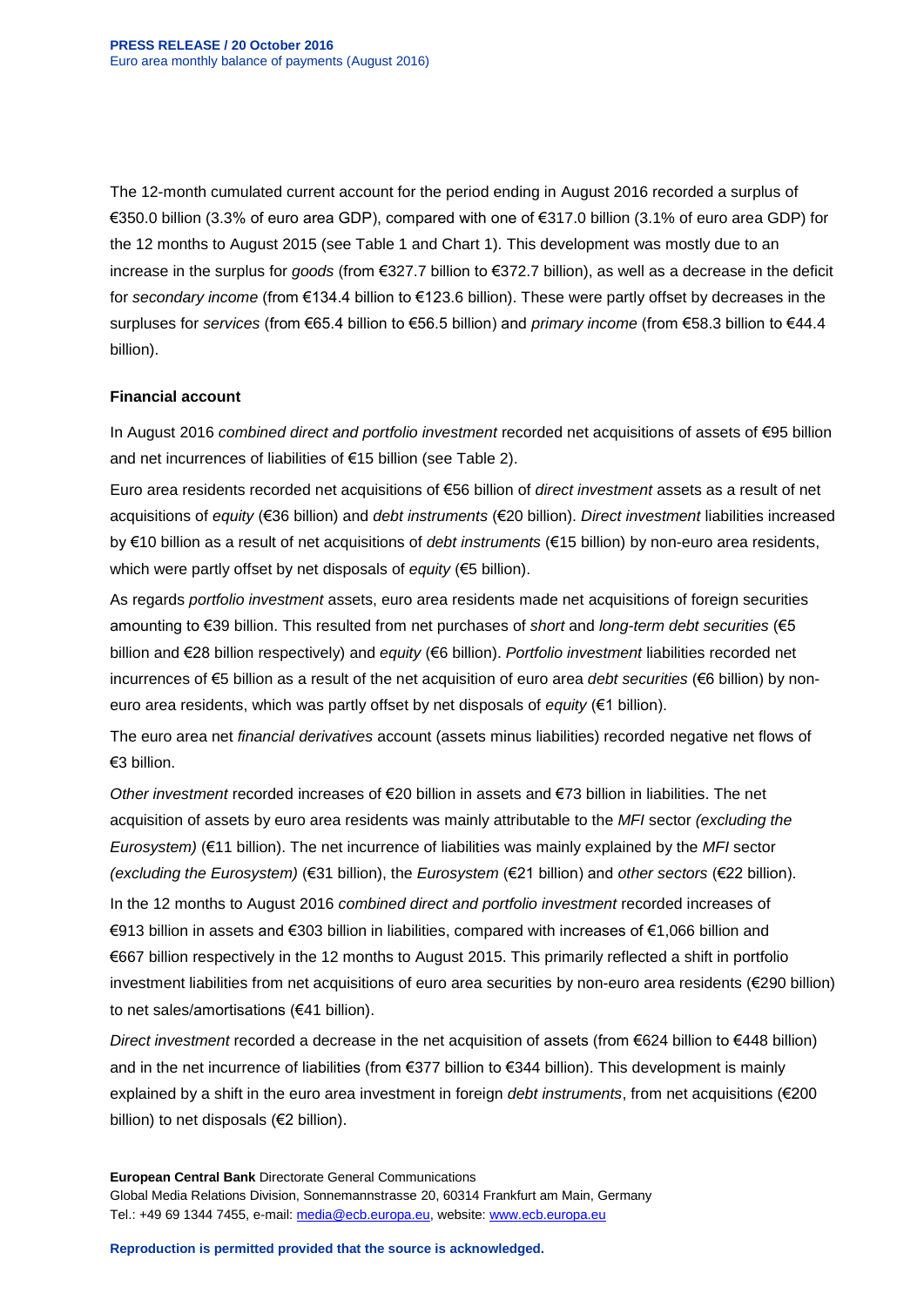According to the monetary presentation of the balance of payments, the [net external assets](http://sdw.ecb.europa.eu/reports.do?node=100000217) of euro area MFIs decreased by €165 billion in the 12 months to August 2016, compared with a decrease of €45 billion in the 12 months to August 2015. This reflected an increase in the surplus in the *current and capital account* balance (from €296 billion to €351 billion), which was offset by net transactions in other items. In particular, the cumulated transactions in portfolio investment liabilities issued by non-MFI euro area residents showed a shift from net purchases of *debt securities* (€129 billion) to net sales/amortisations (€140 billion) and a decrease in the investment in non-MFI euro area *equity securities* (from €173 billion to €118 billion) by non-euro area residents.

In August 2016 the *Eurosystem*'s stock of *reserve assets* decreased by €6.3 billion to €718.3 billion (see Table 3). This was mostly explained by negative price revaluations, particularly of *monetary gold* (€7.2 billion).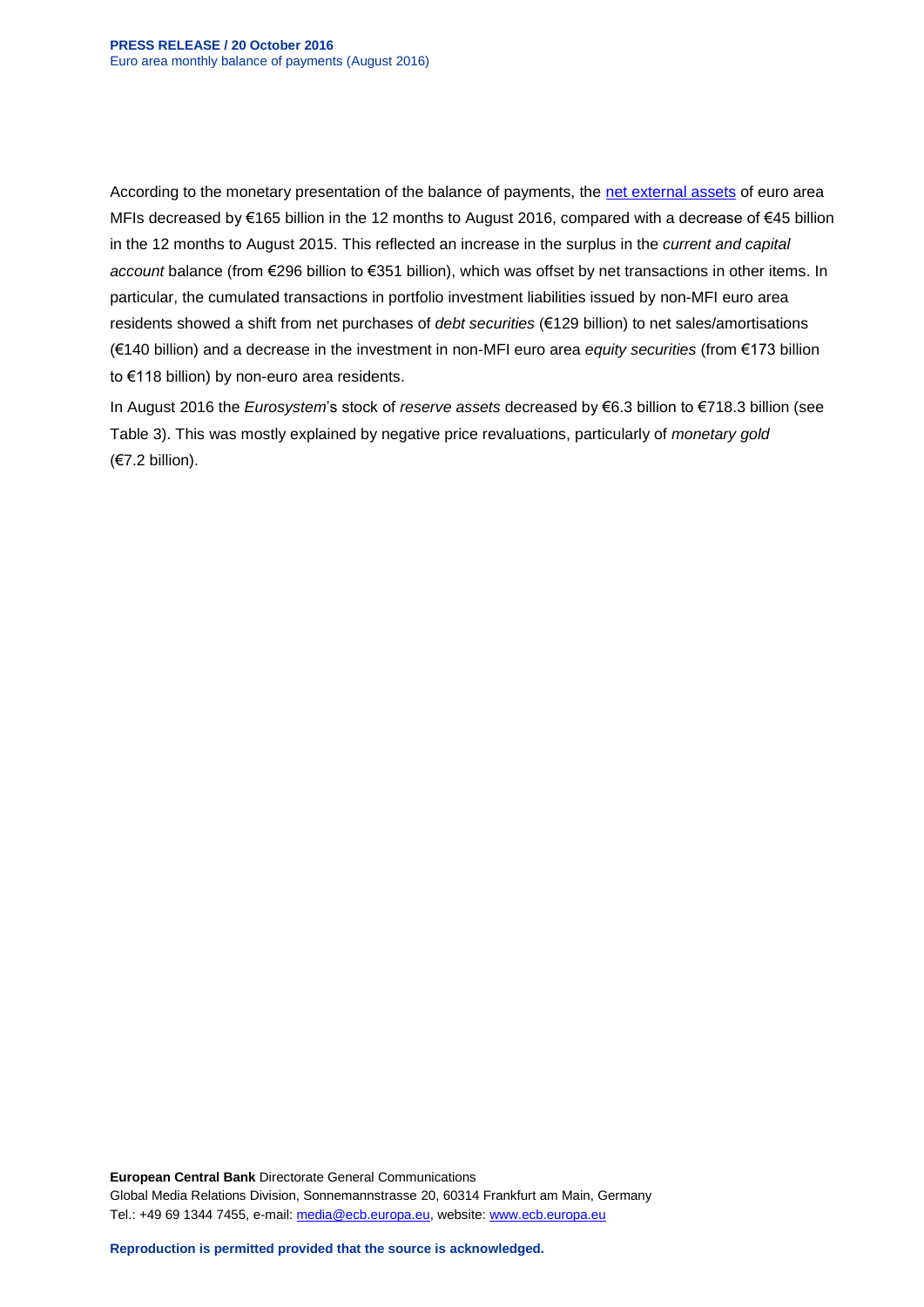#### **Data revisions**

This press release incorporates revisions for July 2016. These revisions have not significantly altered the figures previously published.

#### **Additional information**

- Time series data: [ECB's Statistical Data Warehouse \(SDW\)](http://sdw.ecb.europa.eu/browse.do?node=9691138)
- Methodological information: [ECB's website](http://www.ecb.europa.eu/stats/external/balance/html/index.en.html)
- [Monetary presentation of the balance of payments](http://sdw.ecb.europa.eu/reports.do?node=100000217)
- [Next press releases:](https://www.ecb.europa.eu/press/calendars/statscal/ext/html/stprbp.en.html)
	- o Quarterly balance of payments and international investment position: **13 January 2017** (reference data up to the third quarter of 2016);
	- o Monthly balance of payments: **18 November 2016** (reference data up to September 2016);

#### **Annexes**

- Table 1: Current account of the euro area
- Table 2: Balance of payments of the euro area
- Table 3: Reserve Assets of the euro area

**For media enquiries, please contact Rocío González, tel.: +49 69 1344 6451.**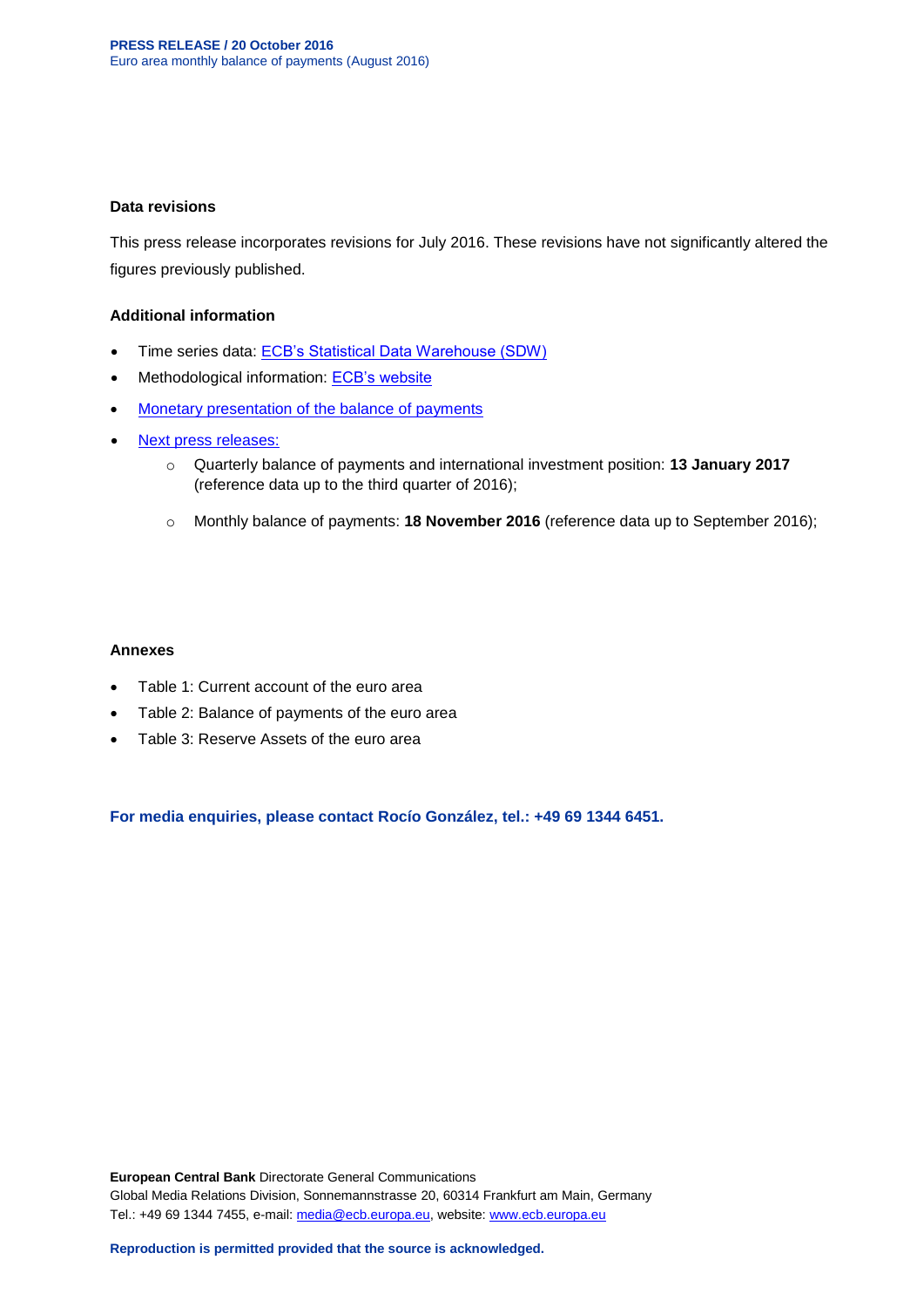# Table 1: Current account of the euro area

(EUR billions unless otherwise indicated; transactions; working day and seasonally adjusted data)

|                                  | <b>Cumulated figures for the</b><br>12-month period ending | 2015<br>2016 |         |         |         |         |         |         |         |         |        |        |        |         |         |
|----------------------------------|------------------------------------------------------------|--------------|---------|---------|---------|---------|---------|---------|---------|---------|--------|--------|--------|---------|---------|
|                                  | Aug. 2015                                                  | Aug. 2016    | Aug.    | Sep.    | Oct.    | Nov.    | Dec.    | Jan.    | Feb.    | Mar.    | Apr.   | May    | June   | Jul.    | Aug.    |
| <b>CURRENT</b><br><b>ACCOUNT</b> | 317.0                                                      | 350.0        | 24.3    | 29.5    | 28.0    | 28.0    | 24.9    | 27.9    | 27.0    | 32.5    | 34.8   | 33.1   | 26.9   | 27.7    | 29.7    |
| Memo: as a<br>percentage of GDP  | 3.1                                                        | 3.3          |         |         |         |         |         |         |         |         |        |        |        |         |         |
| <b>Credit</b>                    | 3,568.5                                                    | 3,550.1      | 297.0   | 299.6   | 305.0   | 301.8   | 296.3   | 292.8   | 292.2   | 292.5   | 294.7  | 295.0  | 292.4  | 293.0   | 294.8   |
| <b>Debit</b>                     | 3,251.5                                                    | 3,200.2      | 272.6   | 270.1   | 277.0   | 273.9   | 271.4   | 264.9   | 265.2   | 260.0   | 259.9  | 261.9  | 265.5  | 265.3   | 265.0   |
| Goods                            | 327.7                                                      | 372.7        | 26.2    | 30.5    | 30.4    | 30.0    | 30.6    | 30.0    | 27.9    | 33.2    | 34.1   | 32.2   | 34.1   | 28.8    | 30.9    |
| Credit (exports)                 | 2,078.7                                                    | 2,081.6      | 171.4   | 175.0   | 176.0   | 175.4   | 173.9   | 172.0   | 170.5   | 173.5   | 173.6  | 171.9  | 174.2  | 172.4   | 173.4   |
| Debit (imports)                  | 1,751.0                                                    | 1,708.9      | 145.2   | 144.5   | 145.6   | 145.3   | 143.3   | 142.0   | 142.5   | 140.3   | 139.5  | 139.7  | 140.1  | 143.6   | 142.5   |
| <b>Services</b>                  | 65.4                                                       | 56.5         | 5.3     | 4.4     | 3.2     | 5.2     | 4.8     | 4.7     | 6.4     | 6.7     | 3.9    | 3.9    | 3.4    | 5.1     | 4.8     |
| Credit (exports)                 | 750.5                                                      | 769.8        | 64.2    | 63.3    | 64.9    | 65.3    | 65.2    | 64.4    | 65.4    | 64.2    | 63.4   | 64.0   | 62.7   | 63.5    | 63.4    |
| Debit (imports)                  | 685.1                                                      | 713.3        | 58.8    | 58.8    | 61.7    | 60.1    | 60.4    | 59.7    | 59.0    | 57.5    | 59.6   | 60.1   | 59.3   | 58.4    | 58.6    |
| Primary income                   | 58.3                                                       | 44.4         | 3.4     | 5.4     | 5.1     | 3.2     | $-0.5$  | 3.3     | 3.8     | 3.2     | 5.6    | 4.9    | $-1.5$ | 5.4     | 6.6     |
| Credit                           | 638.8                                                      | 597.6        | 52.6    | 53.0    | 55.2    | 52.2    | 48.6    | 48.3    | 48.4    | 46.5    | 49.4   | 50.6   | 47.4   | 48.6    | 49.4    |
| <b>Debit</b>                     | 580.6                                                      | 553.2        | 49.2    | 47.7    | 50.1    | 49.0    | 49.1    | 45.0    | 44.6    | 43.4    | 43.8   | 45.7   | 48.9   | 43.1    | 42.8    |
| Secondary income                 | $-134.4$                                                   | $-123.6$     | $-10.6$ | $-10.8$ | $-10.7$ | $-10.4$ | $-10.0$ | $-10.1$ | $-11.1$ | $-10.6$ | $-8.7$ | $-7.9$ | $-9.0$ | $-11.6$ | $-12.6$ |
| <b>Credit</b>                    | 100.5                                                      | 101.0        | 8.8     | 8.4     | 8.9     | 8.9     | 8.6     | 8.1     | 8.0     | 8.3     | 8.3    | 8.5    | 8.1    | 8.5     | 8.5     |
| Debit                            | 234.9                                                      | 224.7        | 19.4    | 19.1    | 19.6    | 19.3    | 18.6    | 18.2    | 19.1    | 18.9    | 17.0   | 16.4   | 17.2   | 20.2    | 21.1    |
| Source: ECB.                     |                                                            |              |         |         |         |         |         |         |         |         |        |        |        |         |         |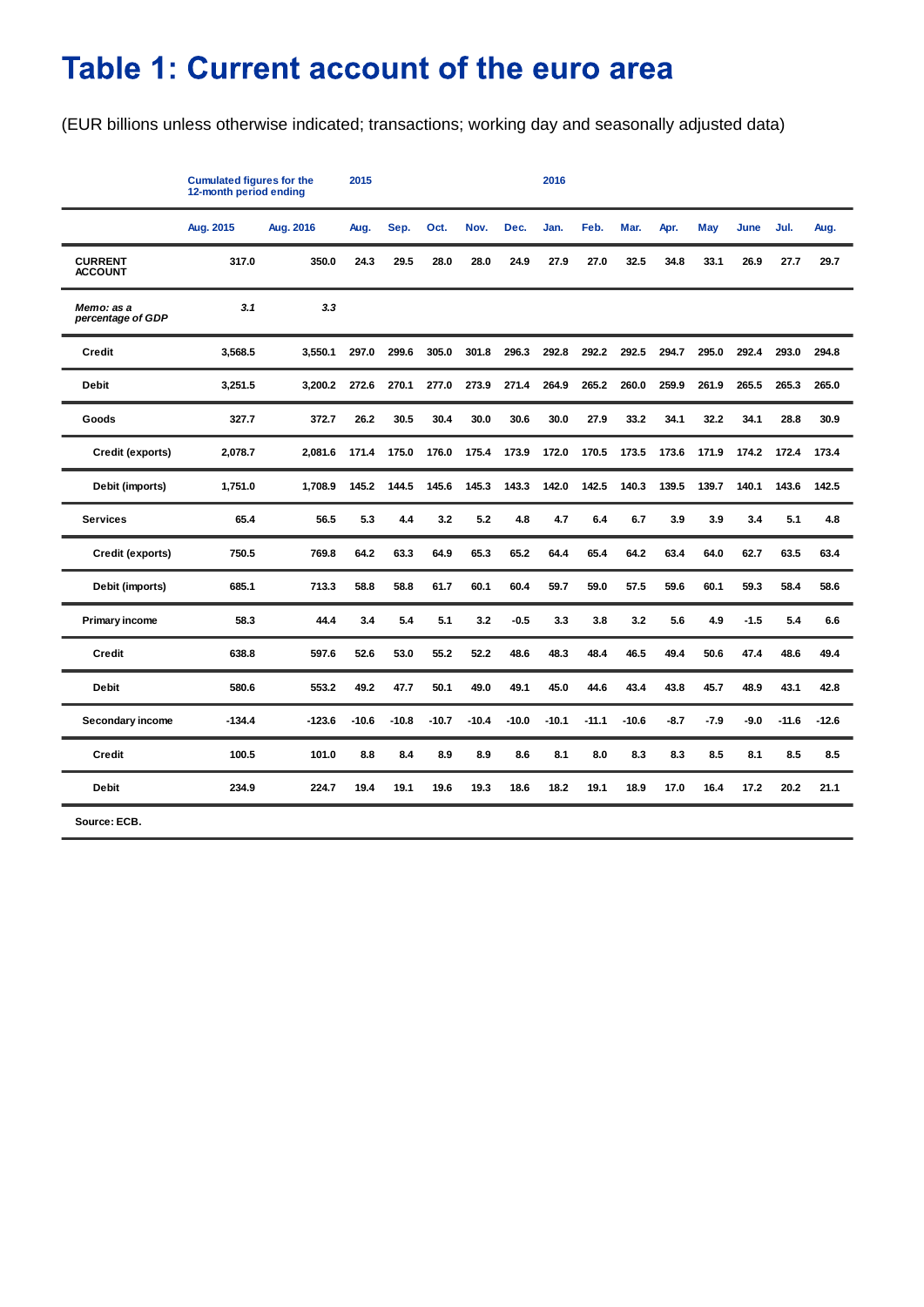### Table 2: Monthly balance of payments of the euro area

(EUR billions unless otherwise indicated; transactions; non-working day and non-seasonally adjusted data)

|                                                    | <b>Cumulated figures for<br/>the 12-month period ending</b> |               |             |              |               |              | <b>July 2016</b> |               |              | August 2016   |               |              |
|----------------------------------------------------|-------------------------------------------------------------|---------------|-------------|--------------|---------------|--------------|------------------|---------------|--------------|---------------|---------------|--------------|
|                                                    | August 2015                                                 |               |             | August 2016  |               |              |                  |               |              |               |               |              |
|                                                    | Net                                                         | Credit        | Debit       | Net          | <b>Credit</b> | <b>Debit</b> | <b>Net</b>       | <b>Credit</b> | <b>Debit</b> | Net           | Credit        | <b>Debit</b> |
| <b>CURRENT</b><br><b>ACCOUNT</b>                   | 315.4                                                       | 3,569.9       | 3,254.5     | 345.4        | 3,560.3       | 3,214.9      | 33.8             | 294.7         | 260.9        | 23.6          | 279.5         | 255.9        |
| Goods                                              | 328.4                                                       | 2,079.6       | 1,751.2     | 373.5        | 2,092.8       | 1,719.4      | 32.9             | 173.3         | 140.5        | 24.0          | 162.2         | 138.2        |
| <b>Services</b>                                    | 65.6                                                        | 750.9         | 685.3       | 56.0         | 770.9         | 714.9        | 7.6              | 68.0          | 60.4         | 4.7           | 65.5          | 60.8         |
| <b>Primary income</b>                              | 57.1                                                        | 638.7         | 581.6       | 43.1         | 596.4         | 553.3        | 4.1              | 45.6          | 41.5         | 6.8           | 44.5          | 37.7         |
| Secondary income                                   | $-135.7$                                                    | 100.7         | 236.4       | $-127.2$     | 100.2         | 227.3        | $-10.8$          | 7.8           | 18.5         | $-11.9$       | 7.3           | 19.2         |
| <b>CAPITAL ACCOUNT</b>                             | $-16.6$                                                     | 42.3          | 58.9        | 10.3         | 42.6          | 32.3         | 0.5              | 2.3           | 1.8          | 0.5           | 2.0           | 1.5          |
|                                                    | Net                                                         | <b>Assets</b> | Liabilities | Net          | <b>Assets</b> | Liabilities  | Net              | <b>Assets</b> | Liabilities  | Net           | <b>Assets</b> | Liabilities  |
| <b>FINANCIAL</b><br><b>ACCOUNT 1)</b>              | 266.1                                                       | 1,067.3       | 801.2       | 336.0        | 962.1         | 626.1        | 6.9              | 127.1         | 120.2        | 26.1          | 114.2         | 88.0         |
| <b>Direct investment</b>                           | 247.0                                                       | 624.0         | 377.0       | 103.7        | 447.5         | 343.9        | 21.8             | 19.4          | $-2.4$       | 45.8          | 55.9          | 10.1         |
| Equity                                             | 145.7                                                       | 424.0         | 278.2       | 194.8        | 449.5         | 254.8        | 6.8              | 9.4           | 2.6          | 41.1          | 36.2          | -4.9         |
| Debt<br>instruments                                | 101.3                                                       | 200.1         | 98.8        | -91.1        | $-2.0$        | 89.1         | 15.1             | 10.1          | $-5.0$       | 4.7           | 19.7          | 15.0         |
| Portfolio<br>investment                            | 151.8                                                       | 442.0         | 290.3       | 506.1        | 465.5         | $-40.6$      | 59.1             | 42.0          | $-17.1$      | 34.0          | 38.8          | 4.8          |
| Equity                                             | $-165.0$                                                    | 60.2          | 225.2       | $-174.3$     | $-2.3$        | 172.0        | $-13.9$          | 11.3          | 25.2         | 7.1           | 6.3           | $-0.8$       |
| <b>Debt securities</b>                             | 316.8                                                       | 381.8         | 65.0        | 680.4        | 467.8         | -212.6       | 73.0             | 30.7          | -42.3        | 26.9          | 32.5          | 5.6          |
| Short-term                                         | 84.1                                                        | 26.2          | $-57.8$     | 19.0         | 17.4          | $-1.7$       | 9.0              | -19.2         | -28.3        | 2.4           | 4.9           | 2.6          |
| Long-term                                          | 232.8                                                       | 355.6         | 122.8       | 661.3        | 450.4         | -210.9       | 64.0             | 49.9          | -14.1        | 24.6          | 27.5          | 3.0          |
| <b>Memo: Direct and</b><br>portfolio<br>investment | 398.8                                                       | 1,066.0       | 667.3       | 609.8        | 913.0         | 303.2        | 80.9             | 61.4          | $-19.5$      | 79.8          | 94.7          | 14.9         |
| Financial<br>derivatives                           | 55.1                                                        |               |             | 33.7         |               |              | 6.0              |               |              | $-2.6$        |               |              |
| Other investment                                   | $-186.4$                                                    | $-52.4$       | 134.0       | $-324.4$     | $-1.5$        | 322.8        | $-79.1$          | 60.5          |              | 139.7 -52.9   | 20.3          | 73.2         |
| Eurosystem                                         | 2.9                                                         | 0.8           | $-2.2$      | $-58.7$      | $-1.5$        | 57.2         | $-3.1$           | -5.9          | $-2.8$       | $-16.8$       | 3.7           | 20.5         |
| <b>MFIs (excluding</b><br>the Eurosystem)          | $-172.1$                                                    | $-67.3$       |             | 104.7 -231.6 | $-47.5$       | 184.1        | $-77.3$          | 73.9          | 151.2        | $-20.4$       | 10.9          | 31.3         |
| General<br>government                              | 32.7                                                        | $-8.1$        | $-40.8$     | 13.1         | 10.7          | $-2.3$       | $-2.0$           | $-2.0$        | $-0.0$       | 3.7           | 3.0           | -0.7         |
| Other sectors                                      | $-49.9$                                                     | 22.2          | 72.2        | $-47.2$      | 36.7          | 83.9         | 3.2              | $-5.5$        |              | $-8.7 - 19.4$ | 2.7           | 22.0         |
| Of which: currency<br>and deposits                 | $-312.7$                                                    | -172.3        | 140.4       | $-376.9$     | $-123.9$      | 252.9        | $-148.5$         | 12.7          |              | 161.2 -55.4   | -2.6          | 52.8         |
| Reserve assets                                     |                                                             | $-1.4$        |             |              | 16.9          |              |                  | $-0.9$        |              |               | 1.8           |              |
| <b>Errors and</b><br>omissions                     | $-32.7$                                                     |               |             | $-19.6$      |               |              | $-27.4$          |               |              | 2.1           |               |              |
| Source: ECB.                                       |                                                             |               |             |              |               |              |                  |               |              |               |               |              |

**1) Financial account: increases in assets and liabilities (+) and decreases in assets and liabilities (-).**